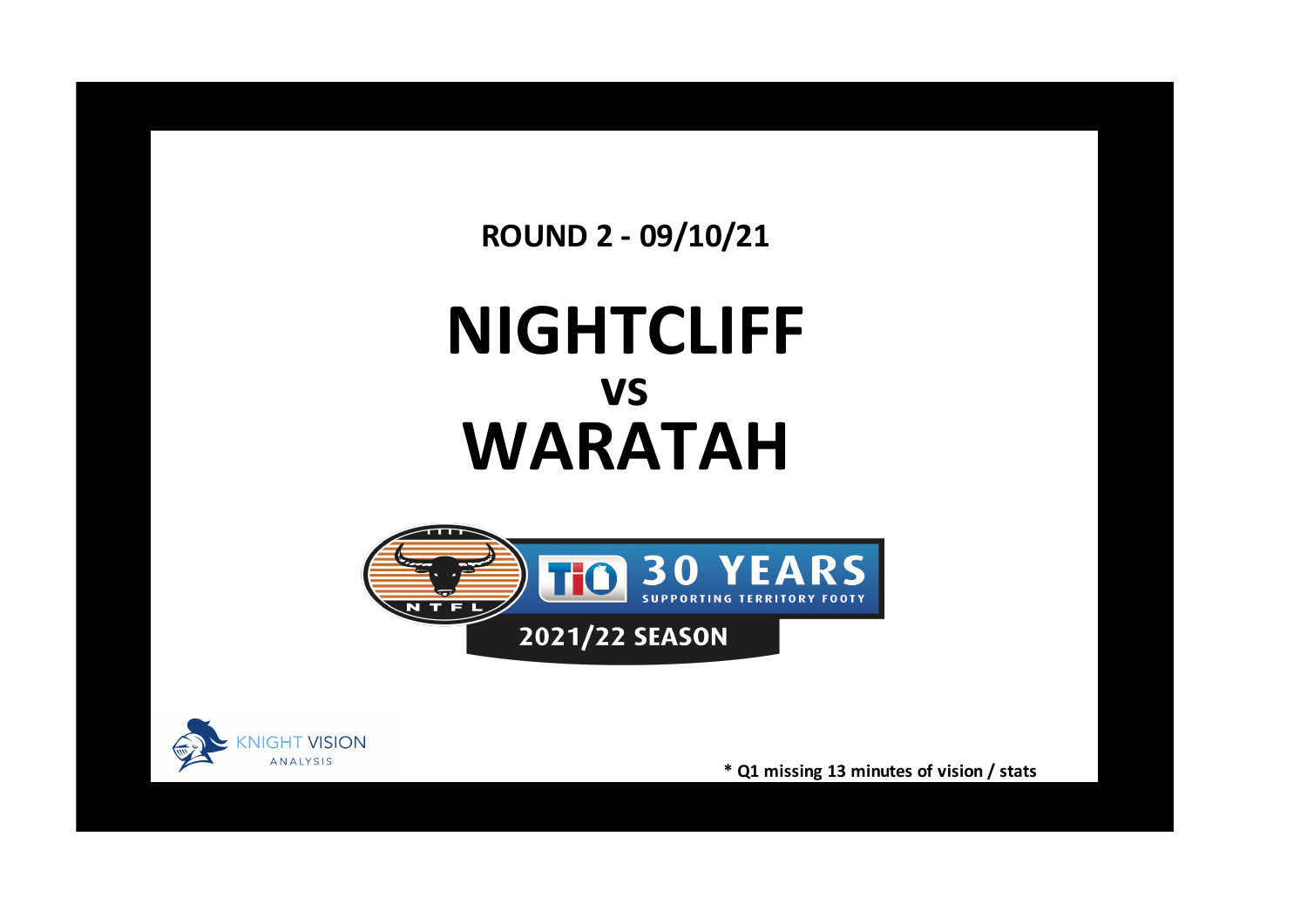|                |                         | <b>Nightcliff</b>       |                |                         |                          |                |                | Waratah        |                         |                | <b>Differential</b> |                |                |                |              |  |  |
|----------------|-------------------------|-------------------------|----------------|-------------------------|--------------------------|----------------|----------------|----------------|-------------------------|----------------|---------------------|----------------|----------------|----------------|--------------|--|--|
| Q1             | Q <sub>2</sub>          | Q <sub>3</sub>          | Q <sub>4</sub> | <b>TOTAL</b>            |                          | Q1             | Q <sub>2</sub> | Q <sub>3</sub> | Q <sub>4</sub>          | <b>TOTAL</b>   | Q1                  | Q <sub>2</sub> | Q <sub>3</sub> | Q <sub>4</sub> | <b>TOTAL</b> |  |  |
| 22             | 40                      | 37                      | 33             | 132                     | <b>Kicks</b>             | 20             | 36             | 35             | 23                      | 114            | $+2$                | $+4$           | $+2$           | $+10$          | $+18$        |  |  |
| 19             | 28                      | 26                      | 26             | 99                      | <b>Handballs</b>         | 12             | 18             | 24             | 16                      | 70             | $+7$                | $+10$          | $+2$           | $+10$          | $+29$        |  |  |
| 41             | 68                      | 63                      | 59             | 231                     | <b>Disposals</b>         | 32             | 54             | 59             | 39                      | 184            | $+9$                | $+14$          | $+4$           | $+20$          | $+47$        |  |  |
| 1.16           | 1.43                    | 1.42                    | 1.27           | 1.33                    | <b>K:H Ratio</b>         | 1.67           | 2.00           | 1.46           | 1.44                    | 1.63           | $-0.51$             | $-0.57$        | $-0.04$        | $-0.17$        | $-0.30$      |  |  |
| 41%            | 55%                     | 73%                     | 48%            | 56%                     | Kick Eff. %              | 55%            | 47%            | 60%            | 61%                     | 55%            | $-14%$              | $+8%$          | $+13%$         | $-12%$         | $+1%$        |  |  |
| 84%            | 82%                     | 85%                     | 73%            | 81%                     | <b>Handball Eff. %</b>   | 92%            | 78%            | 79%            | 81%                     | 81%            | $-7%$               | $+4%$          | $+5%$          | $-8%$          | $-1%$        |  |  |
| $\overline{2}$ | 3                       | $\overline{\mathbf{3}}$ | 3              | 11                      | <b>Clangers</b>          | $\mathbf 0$    | 4              | 4              | $\overline{\mathbf{3}}$ | 11             | $+2$                | $-1$           | $-1$           | $\mathbf{0}$   | $\mathbf 0$  |  |  |
| 20             | 35                      | 21                      | 32             | 108                     | <b>Cont. Poss</b>        | 8              | 25             | 28             | 15                      | 76             | $+12$               | $+10$          | $-7$           | $+17$          | $+32$        |  |  |
| 22             | 32                      | 44                      | 27             | 125                     | <b>Unc. Poss</b>         | 23             | 30             | 30             | 24                      | 107            | $-1$                | $+2$           | $+14$          | $+3$           | $+18$        |  |  |
| 4              | 6                       | 14                      | 6              | 30                      | <b>Marks</b>             | 6              | 11             | 8              | 5                       | 30             | $-2$                | $-5$           | $+6$           | $+1$           | $\mathbf 0$  |  |  |
| 3              | 5                       | 14                      | 4              | 26                      | <b>Unc. Marks</b>        | 6              | 10             | 8              | 5                       | 29             | $-3$                | $-5$           | $+6$           | $-1$           | $-3$         |  |  |
| 1              | $\mathbf{1}$            | $\mathbf 0$             | $\mathbf{2}$   | $\overline{\mathbf{4}}$ | <b>Cont. Marks</b>       | 0              | 1              | 0              | 0                       | $\mathbf{1}$   | $+1$                | $\mathbf{0}$   | $\mathbf{0}$   | $+2$           | $+3$         |  |  |
| 0              | $\mathbf{1}$            | $\overline{2}$          | $\overline{2}$ | 5                       | <b>Int. Marks</b>        | 0              | $\mathbf{1}$   | $\overline{2}$ | $\mathbf 0$             | 3              | $\mathbf{0}$        | $\Omega$       | $\mathbf{0}$   | $+2$           | $+2$         |  |  |
| 1              | 1                       | 1                       | 3              | 6                       | <b>F50 Marks</b>         | 1              | $\mathbf{1}$   | $\Omega$       | $\mathbf{0}$            | $\overline{2}$ | $\Omega$            | $\Omega$       | $+1$           | $+3$           | $+4$         |  |  |
| 16             | 20                      | 19                      | 17             | 72                      | <b>Handball Receives</b> | 10             | 13             | 17             | 13                      | 53             | $+6$                | $+7$           | $+2$           | $+4$           | $+19$        |  |  |
| 17             | 31                      | 20                      | 26             | 94                      | <b>Groundball Gets</b>   | 8              | 20             | 21             | 14                      | 63             | $+9$                | $+11$          | $-1$           | $+12$          | $+31$        |  |  |
| 1              | 6                       | 5                       | 8              | 20                      | <b>Hitouts</b>           | $\overline{7}$ | 10             | 15             | 12                      | 44             | $-6$                | $-4$           | $-10$          | $-4$           | $-24$        |  |  |
| 5              | $\overline{\mathbf{z}}$ | 9                       | 14             | 35                      | <b>Clearances</b>        | $\overline{2}$ | 10             | 7              | 4                       | 23             | $+3$                | $-3$           | $+2$           | $+10$          | $+12$        |  |  |
| 3              | 11                      | 13                      | 13             | 40                      | <b>Tackles</b>           | 6              | 13             | 16             | 13                      | 48             | $-3$                | $-2$           | $-3$           | $\mathbf{0}$   | $-8$         |  |  |
| 6              | 5                       | 5                       | 3              | 19                      | <b>One Percenters</b>    | 4              | 5              | 4              | 6                       | 19             | $+2$                | $\mathbf{0}$   | $+1$           | $-3$           | $\bf{0}$     |  |  |
| 4              | 3                       | $\overline{\mathbf{3}}$ | $\mathbf{1}$   | 11                      | <b>Spoils</b>            | 1              | 4              | $\mathbf{2}$   | 5                       | 12             | $+3$                | $-1$           | $+1$           | $-4$           | $-1$         |  |  |
| 3              | 4                       | $\mathbf{1}$            | 5              | 13                      | <b>Frees For</b>         | 1              | 5              | 7              | 2                       | 15             | $+2$                | $-1$           | $-6$           | $+3$           | $-2$         |  |  |
| 1              | 5                       | $\overline{7}$          | $\overline{2}$ | 15                      | <b>Frees Against</b>     | 3              | 4              | $\mathbf{1}$   | 5                       | 13             | $-2$                | $+1$           | $+6$           | $-3$           | $+2$         |  |  |
| 7              | 14                      | 8                       | 11             | 40                      | <b>Inside 50s</b>        | 8              | 8              | 13             | 5                       | 34             | $-1$                | $+6$           | $-5$           | $+6$           | $+6$         |  |  |
| 3              | $\overline{7}$          | 10                      | 3              | 23                      | <b>Rebound 50s</b>       | 4              | 10             | 6              | $\overline{\mathbf{z}}$ | 27             | $-1$                | $-3$           | $+4$           | $-4$           | $-4$         |  |  |
| 43%            | 64%                     | 38%                     | 82%            | 60%                     | Score / I50 %            | 50%            | 25%            | 54%            | 20%                     | 41%            | $-7%$               | +39%           | $-16%$         | $+62%$         | $+19%$       |  |  |
| $\overline{2}$ | 4                       | $\overline{2}$          | 4              | 12                      | Goals                    | $\overline{2}$ | $\mathbf{1}$   | 3              | $\mathbf{1}$            | $\overline{7}$ | $\mathbf{0}$        | $+3$           | $-1$           | $+3$           | $+5$         |  |  |
| 1              | 5                       | 1                       | 5              | 12                      | <b>Behinds</b>           | $\overline{2}$ | 1              | 4              | 0                       | 7              | $-1$                | $+4$           | $-3$           | $+5$           | $+5$         |  |  |
| 13             | 29                      | 13                      | 29             | 84                      | <b>Score</b>             | 14             | 7              | 22             | 6                       | 49             | $-1$                | $+22$          | $-9$           | $+23$          | $+35$        |  |  |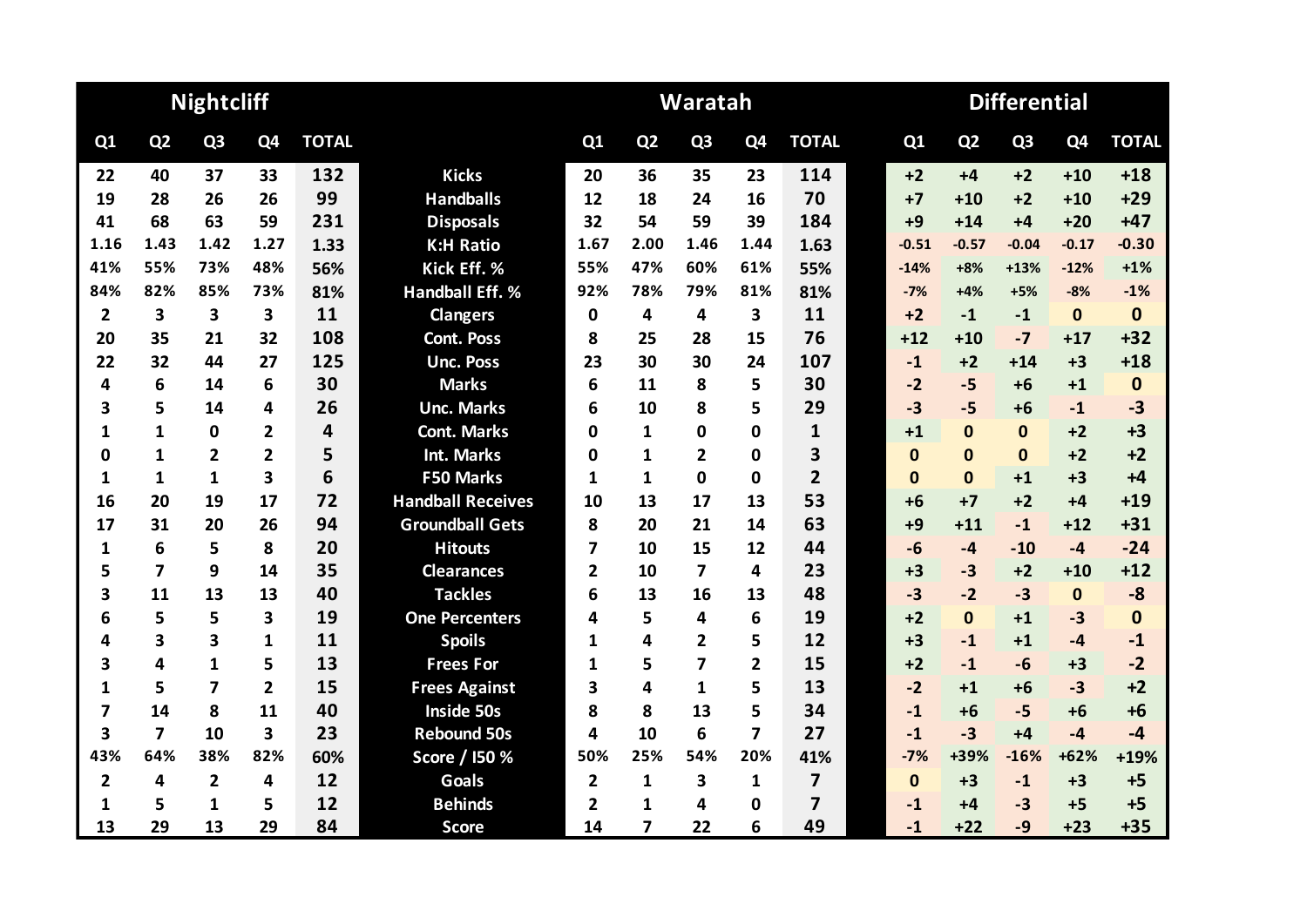| <b>Nightcliff</b>   |       |       |       |             |             |                |       |       |    |              |      |          |            |       |            |       |       |                |    |                |           |                |            |                     |      |                |              |
|---------------------|-------|-------|-------|-------------|-------------|----------------|-------|-------|----|--------------|------|----------|------------|-------|------------|-------|-------|----------------|----|----------------|-----------|----------------|------------|---------------------|------|----------------|--------------|
| <b>Player</b>       | К     | н     | D     |             | KE% HE% CLG |                | CP    | UP    | M  | UM           | CM   |          | IM F50M HR |       | GBG HO CLR |       |       | т              | 1% | <b>SP</b>      | <b>FF</b> | FA             | <b>I50</b> | <b>R50</b>          | G    | В              | <b>SA</b>    |
| 33 S Wilson         | 11    | 10    | 21    | 55%         | 90%         | 1              | 8     | 13    | 1  | 1            | 0    | 0        | 1          | 6     | 7          | 0     | 1     | 2              | 0  | 0              | 1         | 0              | 3          | 1                   | 0    | 1              | $\mathbf{0}$ |
| 18 T North          | 8     | 8     | 16    | 38%         | 75%         |                |       | 9     | 0  | 0            | 0    | 0        | 0          | 8     | 6          | 0     | 5     | 5              | 1  | 0              | 2         | 2              | 4          | 0                   | 0    | 0              | 1            |
| 19 W Derksen        | 7     | 9     | 16    | 71%         | 78%         | 0              | 13    | 3     | 1  | 1            | 0    | 0        | 0          | 2     | 13         | 11    | 9     | 1              | 1  | 0              | 0         | 0              | 3          | 0                   | 0    | 0              | 0            |
| 11 P Wills          | 7     | 8     | 15    | 57%         | 100%        | 1              | 6     | 10    | 1  | 1            | 0    | 0        | 0          | 7     | 6          | 0     | 3     | 2              | 1  | 0              | 1         | 2              |            | $\mathbf{1}$        | 0    | 0              | 0            |
| 02 Jess Budarick    | 8     | 6     | 14    | 25%         | 100%        | $\overline{2}$ | 3     | 9     | 3  | 3            | 0    | 0        | 0          | 5     | 3          | 0     | 1     | 6              | 0  | 0              | 0         | 1              | 3          | 1                   | 0    | 1              | 0            |
| 22 D Bowles         | 12    | 2     | 14    | 67%         | 50%         | 1              | 5     | 10    | 0  | 0            | 0    | 0        | 0          | 8     | 4          | 0     | 2     | 2              | 2  | 1              | 1         | $\overline{2}$ | 3          | 4                   | 0    | 0              | 1            |
| 06 L Holt-Fitz      | 10    | 3     | 13    | 40%         | 0%          | 0              | 6     | 8     | 0  | 0            | 0    | $\Omega$ | 0          | 7     | 5          | 0     | 3     | $\overline{2}$ |    | 0              | 1         | 0              | 1          | 1                   | 1    | $\overline{2}$ | 1            |
| 17 S Harper         | 3     | 10    | 13    | 100%        | 80%         | 0              | 8     | 5     | 0  | 0            | 0    | 0        | 0          | 4     | 8          | 0     | 3     | 2              |    | $\mathbf{1}$   | 0         | 0              | 2          | 0                   | 1    | 0              | 0            |
| 09 R Nyhuis         | 8     | 4     | 12    | 63%         | 75%         | 0              | 9     | 3     | 2  | $\mathbf{1}$ | 1    | 1        | 0          | 2     | 8          | 0     |       | $\mathbf{1}$   | 2  | $\overline{2}$ | 0         | 0              | 0          | 5                   | 0    | 0              | 0            |
| 20 T Melville       | 10    | 1     | 11    | 80%         | 100%        | 0              | 4     |       | 4  | 3            | 1    | 0        |            | 2     |            | 1     | 0     | 0              | 0  | 0              | 2         | 1              | 4          | 0                   | 4    | 2              | 1            |
| 01 R Mu             | 3     |       | 10    | 67%         | 71%         | 1              | 7     | 3     | 2  | 2            | 0    | 0        | 0          | 1     |            | 0     |       | 1              |    | 1              | 0         | 0              | 2          | 0                   | 1    | 0              | 3            |
| 05 J Jones          | 3     | 6     | 9     | 33%         | 83%         | 0              | 6     | 3     | 1  | 0            | 1    | 1        | 0          | 1     | 5          | 0     | 0     | 1              |    | 2              | 0         | 1              | 1          | 0                   | 0    | 0              | 0            |
| 26 M McGregor       | 6     | 3     | 9     | 50%         | 100%        | 1              | 7     | 2     | 1  | 1            | 0    | 0        | 0          | 0     |            | 5     | 2     | 2              | 1  | 1              | 1         | 1              | 2          | 0                   | 1    | 1              | 2            |
| 12 Joel Budarick    | 4     | 4     | 8     | 50%         | 25%         |                | 4     | 5     |    | 1            | 0    | 0        | 0          | 3     | 3          | 0     | Ω     | 1              | 1  | 0              |           | 2              |            | 1<br><b>Seconds</b> | 0    | 0              | 0<br>manan a |
| 14 N Brown          | 5     | 3     | 8     | 60%         | 100%        | 0              | 1     |       | 3  | 3            | 0    | 3        | 0          | 3     |            | 0     | 0     | 0              | 1  | 0              | 0         | 0              | 0          | 2                   | 0    | 0              | 0<br>www.com |
| 24 N Howe           | 4     | 3     | 7     | 100%        | 67%         | 1              | 3     | 5     |    | 1            | 0    | 0        | 0          | 3     | 2          | 0     | O     | 5              | O  | 0              |           | 1              |            | 0                   | 1    | 0              | 1<br>mmm     |
| 08 D Keast          | 3     | 3     | 6     | 67%         | 100%        | 0              | 2     | 4     | 1  | 1            | 0    | 0        | 0          | 1     | 2          | 0     | 0     | 0              | 1  | 1              | 0         | $\Omega$       | 0          | 3                   | 0    | 0              | 0            |
| 10 C I lett         | 5     | 1     | 6     | 60%         | 100%        | 0              | 3     | 3     | 3  | 2            | 1    | 0        | 3          | 0     | 0          | 0     |       | 2              | ი  | 0              | 2         | 0              | 0          | 0                   | 3    | 0              | 1            |
| 21 C Walker         | 3     | 3     | 6     | 67%         | 100%        | 1              | 2     | 5     | 2  | 2            | 0    | 0        | 0          | 3     | 2          | 0     | 1     | 2              | 0  | 0              | 0         | 2              | 0          | $\mathbf{1}$        | 0    | 0              | 0            |
| 03 J Peris          | 4     |       | 5     |             | 25% 100%    | 0              | 2     | 3     | 1  | 1            | 0    | 0        |            | 2     | 2          | 3     | 0     | 1              | 1  | 1              | 0         | 0              | 1          | 0                   | 0    | 1              | 2            |
| 32 R Morris         | 2     | 3     | 5     | 50%         | 100%        | 0              | 1     | 4     | 2  | 2            | 0    | 0        | 0          | 2     | 1          | 0     | 0     | $\mathbf 1$    | 1  | 0              | 0         | 0              | 2          | 0                   | 0    | 0              | 0            |
| 13 C Gikas          | 3     | 1     | 4     |             | 0% 100%     | 0              | 0     | 3     | 0  | 0            | 0    | 0        | 0          | 2     | 0          | 0     | 1     | 1              | 1  | 1              | 0         | 0              | 1          | 1                   | 0    | 0              | 0            |
|                     |       |       |       |             |             |                |       |       |    |              |      |          |            |       |            |       |       |                |    |                |           |                |            |                     |      |                |              |
| <b>NFC</b>          | 132   | 99    | 231   | 56%         | 81%         | 11             | 108   | 125   | 30 | 26           | 4    | 5        | 6          | 72    | 94         | 20    | 35    | 40             | 19 | 11             | 13        | 15             | 40         | 23                  | 12   | 12             | 13           |
| <b>WAR</b>          | 114   | 70    |       | 184 55% 81% |             | 11             | 76    | 107   | 30 | 29           | 1    | 3        | 2          | 53    | 63         | 44    | 23    | 48             | 19 | 12             | 15        | 13             | 34         | 27                  | 7    | 7              | 7            |
| <b>Differential</b> | $+18$ | $+29$ | $+47$ | $+1%$       | $-1%$       | 0              | $+32$ | $+18$ | 0  | -3           | $+3$ | $+2$     | $+4$       | $+19$ | $+31$      | $-24$ | $+12$ | -8             | 0  | $-1$           | $-2$      | $+2$           | $+6$       | -4                  | $+5$ | $+5$           | $+6$         |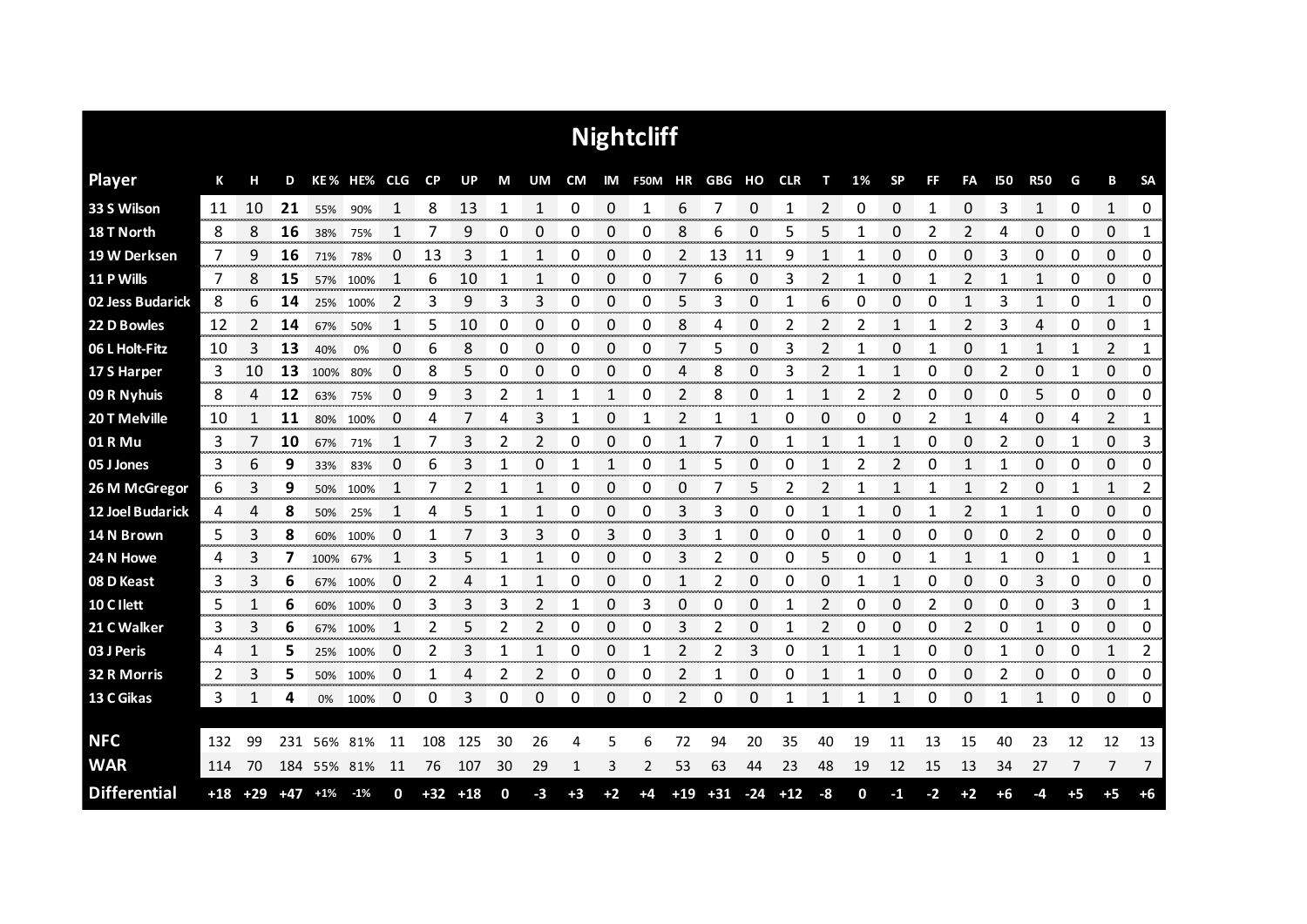|                     | Waratah |       |     |            |             |    |       |       |    |                |    |    |            |       |        |       |            |      |                |           |                |                |            |                |    |                |                |
|---------------------|---------|-------|-----|------------|-------------|----|-------|-------|----|----------------|----|----|------------|-------|--------|-------|------------|------|----------------|-----------|----------------|----------------|------------|----------------|----|----------------|----------------|
| <b>Player</b>       | К       | н     | D   |            | KE% HE% CLG |    | CP    | UP    | M  | UM             | CM |    | IM F50M HR |       | GBG HO |       | <b>CLR</b> | т    | 1%             | <b>SP</b> | <b>FF</b>      | FA             | <b>I50</b> | <b>R50</b>     | G  | В              | <b>SA</b>      |
| 07 R Turnbull       | 10      | 9     | 19  | 70%        | 56%         | 1  | 9     | 9     | 0  | 0              | 0  | 0  | 0          | 6     | 9      | 0     | 6          | 3    | $\overline{2}$ | 0         | 0              | 0              | 7          | 0              | 0  | 1              | $\overline{2}$ |
| 06 W Collis         | 15      | 2     | 17  | 67%        | 100%        |    | 3     | 13    | 4  | 4              | 0  | 0  | 0          | 7     | 3      | 0     | 0          | 3    | 0              | 0         | 0              |                | 2          | 3              | 0  | 0              | 0              |
| 01 J Magro          | 8       | 4     | 12  | 63%        | 75%         | 1  | 3     | 9     | 3  | 3              | 0  | 0  | 0          | 4     | 3      | 0     | 1          | 1    | 0              | 0         | 0              | 2              | 4          | 0              | 3  | $\overline{2}$ | 0              |
| 09 J Bowd           | 9       | 3     | 12  | 44%        | 100%        | 0  | 3     | 9     | 5  | 4              | 1  | 1  | 2          | 3     | 2      | 0     | 0          | 2    | 1              | 1         | 0              | 0              | 1          | 3              | 1  | 1              | 0              |
| 15 J Cattanach      | 6       | 5     | 11  | 50%        | 80%         | 3  | 6     | 5     | 1  | $\mathbf{1}$   | 0  | 0  | 0          | 4     | 5      | 0     | 1          | 1    | 0              | 0         | 1              | 0              | 0          | $\overline{2}$ | 0  | 0              | 0              |
| 29 T Marsh          | 4       | 6     | 10  | 75%        | 83%         | 0  | 2     | 8     | 2  | 2              | 0  | 1  | 0          | 6     | 2      | 20    | 1          | 2    | 0              | 0         | 0              | 0              | 1          | 0              | 0  | 0              | 0              |
| 32 H Kerinaiua      | 5       | 5     | 10  | 40%        | 100%        | 0  | 6     | 4     | 2  | 2              | 0  | 0  | 0          | 1     | 4      | 0     |            | 5    | 2              | 1         | 2              | 0              | 0          | 0              | 1  | $\mathbf{1}$   | 1              |
| 03 B Carroll        | 5       | 4     | 9   | 60%        | 100%        | 0  | 7     | 2     | 1  | 1              | 0  | 0  | 0          | 1     |        | 0     | 3          | 5    | 1              | 0         | 0              | 0              | 0          | 0              | 1  | 1              | 0              |
| 05 T Cree           | 4       | 5     | 9   |            | 75% 100%    | 0  | 4     | 5     | 2  | $\overline{2}$ | 0  | 0  | 0          | 3     | 2      | 0     | 2          | 7    | 0              | 0         | $\overline{2}$ | 1              | 2          | 0              | 0  | 0              | 0              |
| 08 D O'Dwyer        | 9       | 0     | 9   | 44%        | #####       | 1  | 0     | 9     | 0  | 0              | 0  | 0  | 0          | 1     | 0      | 0     | 0          | 0    | Δ              | 4         |                | 1              | 0          | 9              | 0  | 0              | 0              |
| 19 N Gooch          | 6       | 3     | 9   | 67%        | 67%         | 0  | 3     |       | 3  | 3              | 0  | 0  | 0          | 3     | 2      | 0     | 0          | 1    | 3              | 3         | 2              | 2              | 2          | $\overline{2}$ | 0  | 0              | 1              |
| 24 N Sneyd          | 4       | 5     | 9   | 25%        | 100%        | 1  | 6     | 3     | 1  |                | 0  | 1  | 0          | 1     | 6      | 0     | 4          | 3    | 0              | 0         | 0              | 1              | 2          | 0              | 0  | 0              | 0              |
| 04 D Collis         | 6       | 2     | 8   | 33%        | 50%         | 1  | 4     | 4     | 2  | 2              | 0  | 0  | 0          | 1     | 3      | 0     | 2          | 3    | 1              | 0         | 1              | $\overline{2}$ | 3          | 0              | 0  | 0              | 1              |
| 20 M Blake          | 3       | 5     | 8   | 33%        | 60%         | 0  | 8     | 0     | 0  | 0              | 0  | 0  | 0          | 0     | 6      | 0     |            | 3    | 0              | 0         | 2              | 0              |            | 1              | 0  | 0              | 0              |
| 22 A Dohnt          | 4       | 3     |     | 50%        | 67%         | 1  | 0     |       | 1  | 1              | 0  | 0  | 0          | 6     | 0      | 0     | 0          | 0    | 0              | 0         | 0              | 0              | 1          | 0<br>anan men  | 0  | 0              | 0              |
| 16 A Ross           | 5       | 1     | 6   | 80%        | 100%        | 0  | 3     | 3     | 1  | 1              | 0  | 0  | 0          | 2     | 2      | 0     | 0          | 1    |                | 0         |                |                | 2          | 2              | 0  | 0              | 0              |
| 11 J Arratta        | 2       | 3     | 5   | 50%        | 67%         | 0  | 4     | 1     | 0  | 0              | 0  | 0  | 0          | 1     | 3      | 0     | 0          | 3    | 1              | 1         | 1              | 1              | 0          | 0              | 0  | 0              | 0              |
| 23 B Reynolds       | 1       | 3     | 4   | 0%         | 100%        | 0  | 2     |       | 0  | 0              | 0  | 0  | 0          | 2     |        | 0     | 0          | 0    | O              | 0         | ŋ              | 0              | 0          | 0              | 0  | 0              | 0              |
| 12 N Johnson        | 2       |       | 3   | 50%        | 100%        | 0  | 1     | 2     | 0  | 0              | 0  | 0  | 0          | 0     | 0      | 0     | 0          | 1    | 2              | 2         | 2              | 1              | 0          | 3              | 0  | 0              | 0              |
| 13 J Wilkins        | 2       | 0     | 2   |            | 50% #####   | 0  | 1     | 1     | 0  | 0              | 0  | 0  | 0          | 1     |        | 21    | 0          | 4    | 1              | 0         | 0              | 0              | 1          | 1              | 0  | 0              | 1              |
| 26 H Kitschke       | 2       | 0     | 2   |            | 50% #####   | 1  | 1     | 1     | 0  | 0              | 0  | 0  | 0          | 0     | 1      | 3     | 0          | 0    | 0              | 0         | 0              | 0              | 1          | 0              | 1  | 0              | 1              |
| 40 D Booth          | 0       | 1     | 1   | ##### 100% |             | 0  | 0     | 1     | 1  | 1              | 0  | 0  | 0          | 0     | 0      | 0     | 0          | 0    | 0              | 0         | 0              | 0              | 0          | 0              | 0  | 0              | 0              |
|                     |         |       |     |            |             |    |       |       |    |                |    |    |            |       |        |       |            |      |                |           |                |                |            |                |    |                |                |
| <b>WAR</b>          | 114     | 70    | 184 | 55% 81%    |             | 11 | 76    | 107   | 30 | 29             | 1  | з  | 2          | 53    | 63     | 44    | 23         | 48   | 19             | 12        | 15             | 13             | 34         | 27             |    | 7              | 7              |
| <b>NFC</b>          | 132     | 99    | 231 |            | 56% 81%     | 11 | 108   | 125   | 30 | 26             | 4  | 5  | 6          | 72    | 94     | 20    | 35         | 40   | 19             | 11        | 13             | 15             | 40         | 23             | 12 | 12             | 13             |
| <b>Differential</b> | $-18$   | $-29$ | -47 | $-1%$      | $+1%$       | 0  | $-32$ | $-18$ | 0  | $+3$           | -3 | -2 | -4         | $-19$ | $-31$  | $+24$ | $-12$      | $+8$ | 0              | $+1$      | $+2$           | -2             | -6         | $+4$           | -5 | -5             | -6             |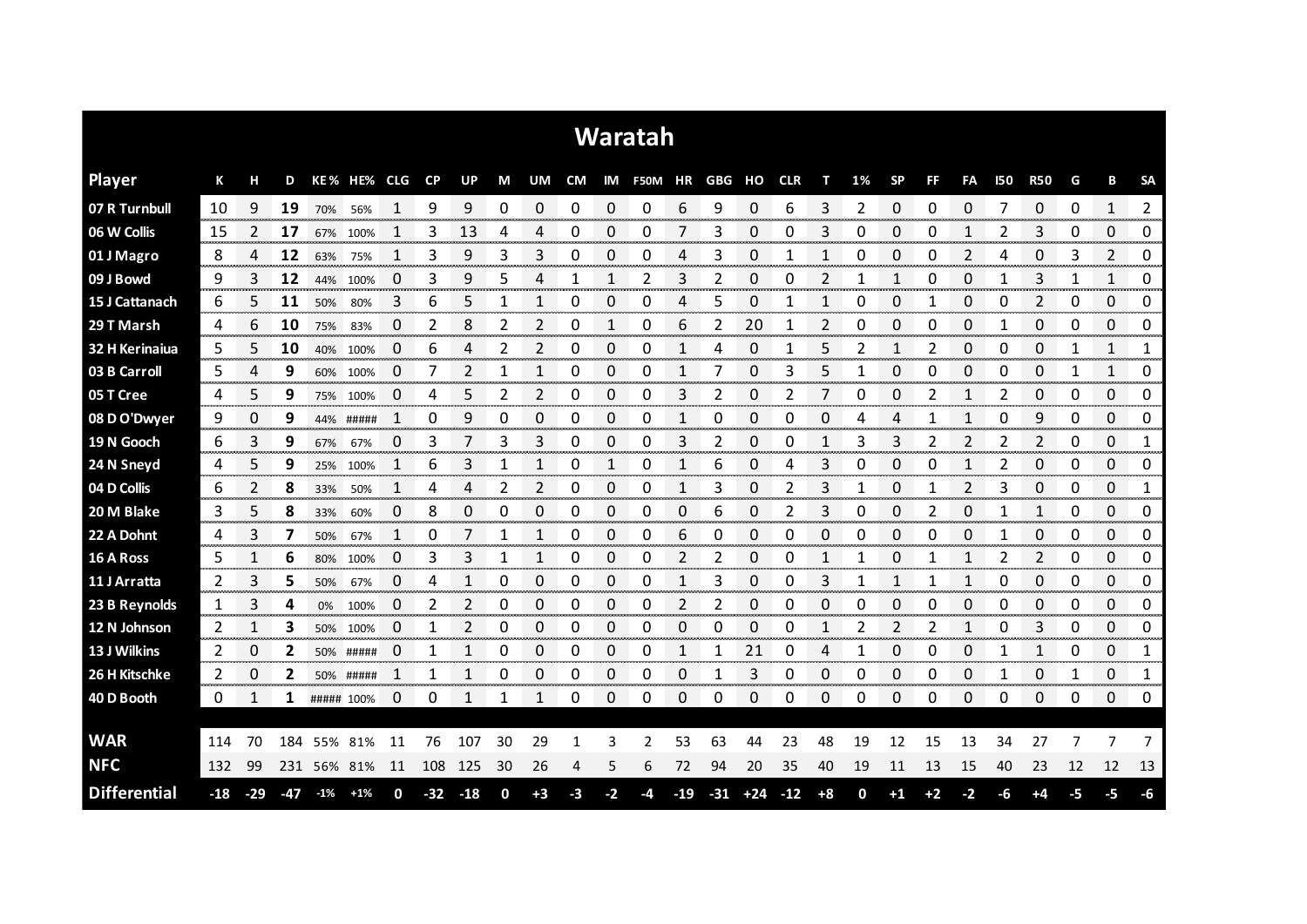|                        | <b>Score Sources</b> |            |
|------------------------|----------------------|------------|
|                        | <b>NFC</b>           | <b>WAR</b> |
| <b>Turnover</b>        | 6.4.40               | 2.4.16     |
| <b>Stoppage</b>        | 5.6.36               | 3.3.21     |
| <b>Kick In</b>         | 0.0.0                | 0.0.0      |
| <b>TOTAL</b>           | 12.12.84             | 7.7.49     |
|                        | Defensive 50         |            |
| <b>Turnover</b>        | 1.0.6                | 1.1.7      |
| <b>Stoppage</b>        | 0.0.0                | 0.0.0      |
| <b>Kick In</b>         | 0.0.0                | 0.0.0      |
| <b>TOTAL</b>           | 1.0.6                | 1.1.7      |
|                        | <b>Midfield</b>      |            |
| <b>Turnover</b>        | 5.2.32               | 1.1.7      |
| <b>Centre Bounce</b>   | 2.0.12               | 0.0.0      |
| <b>B/ARC Stoppages</b> | 1.3.9                | 2.3.15     |
| <b>TOTAL</b>           | 8.5.53               | 3.4.22     |
|                        | <b>Forward 50</b>    |            |
| <b>Turnover</b>        | 0.2.2                | 0.2.2      |
| <b>Stoppage</b>        | 2.3.15               | 1.0.6      |
| <b>TOTAL</b>           | 2.5.17               | 1.2.8      |